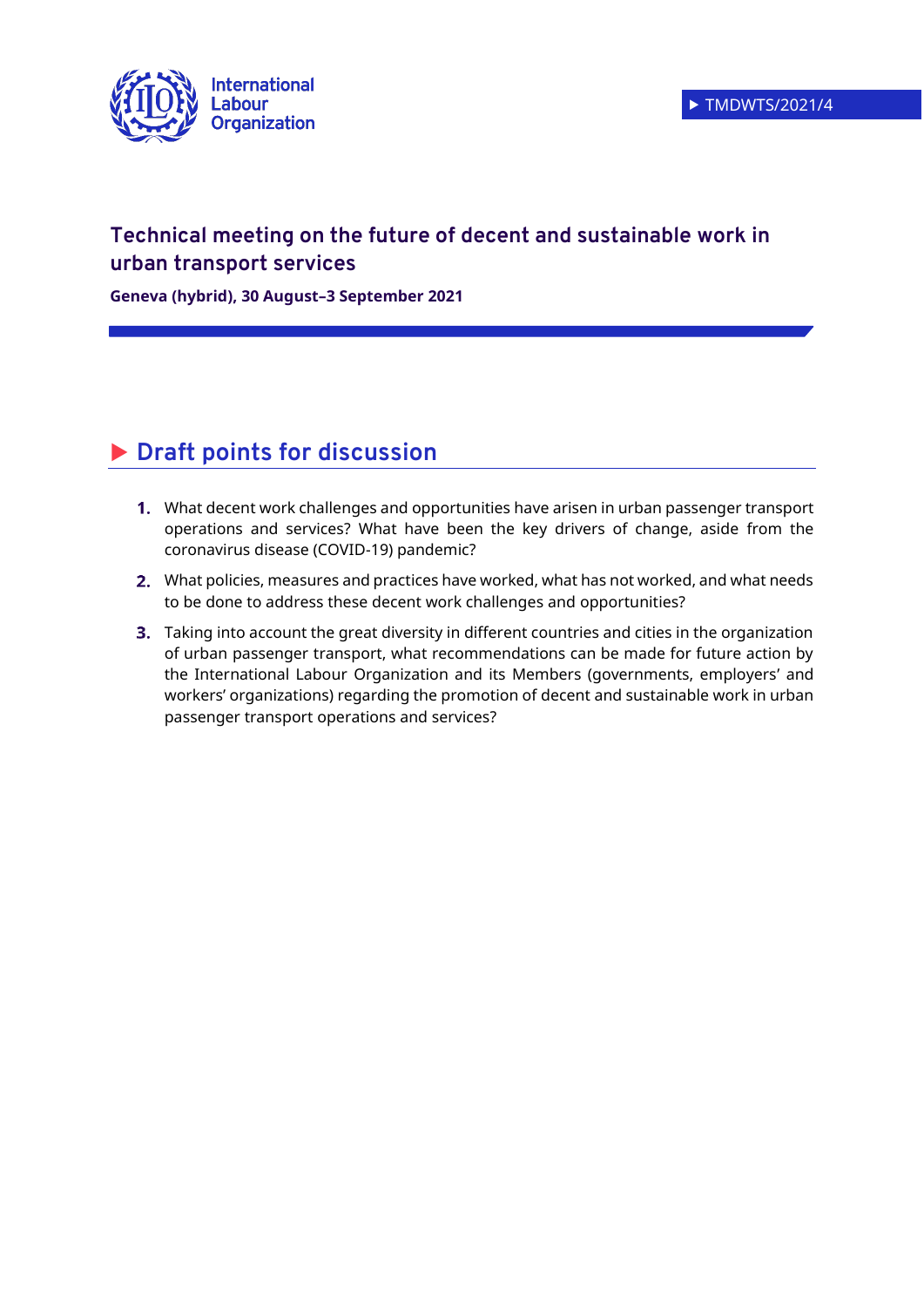### **Additional information, aimed at facilitating discussions at the technical meeting**

A [Meeting report](https://www.ilo.org/wcmsp5/groups/public/---ed_dialogue/---sector/documents/meetingdocument/wcms_795523.pdf) has been published under the authority of the International Labour Office. It has been prepared to facilitate the discussions at the Technical meeting on the future of decent and sustainable work in urban transport services.

In its deliberations, the technical meeting may wish to bear in mind guidance provided in the following texts:

The [ILO Centenary Declaration for the Future of Work \(2019\);](https://www.ilo.org/wcmsp5/groups/public/@ed_norm/@relconf/documents/meetingdocument/wcms_711674.pdf) and

The [Global call to action for a human-centred recovery from the COVID-19 crisis that is](https://www.ilo.org/wcmsp5/groups/public/---ed_norm/---relconf/documents/meetingdocument/wcms_806092.pdf)  [inclusive, sustainable and resilient.](https://www.ilo.org/wcmsp5/groups/public/---ed_norm/---relconf/documents/meetingdocument/wcms_806092.pdf)

In preparing for the technical meeting, tripartite constituents may wish to take note of the following indicative and non-exhaustive list of issues relevant to urban transport services as addressed in the Meeting report:

#### **Point for discussion 1:**

The Meeting may wish to discuss challenges and opportunities in the industry at large, including the impact of the COVID-19 pandemic, as well as those relating to the four strategic objectives of the Decent Work Agenda as set out in the [ILO Declaration on](https://www.ilo.org/wcmsp5/groups/public/---dgreports/---cabinet/documents/genericdocument/wcms_371208.pdf)  [Social Justice for a Fair Globalization \(2008\)](https://www.ilo.org/wcmsp5/groups/public/---dgreports/---cabinet/documents/genericdocument/wcms_371208.pdf) and the Global call to action for a humancentred recovery from the COVID-19 crisis that is inclusive, sustainable and resilient:

- employment (including, productivity, recruitment and retentention, skills development and lifelong learning);
- social protection (including social security, safety and health, at work, wages, hours and other conditions of work);
- international labour standards and fundamental principles and rights at work; and
- social dialogue.

With non-discrimination and gender equality considered to be cross-cutting issues in the aforementioned strategic objectives.

#### **Point for discussion 2:**

The Meeting may wish to discuss under this point the framework of the humancentred approach set out in the ILO Centenary Declaration for the Future of Work (2019), such as:

- A. Strengthening the capacities of all people to benefit from the opportunities of a changing world of work through:
	- (i) the effective realization of gender equality in opportunities and treatment;
	- (ii) effective lifelong learning and quality education for all;
	- (iii) universal access to comprehensive and sustainable social protection; and
	- (iv) effective measures to support people through the transitions they will face throughout their working lives.
- B. Strengthening the institutions of work to ensure adequate protection of all workers [...], taking into account:
	- (i) respect for their fundamental rights;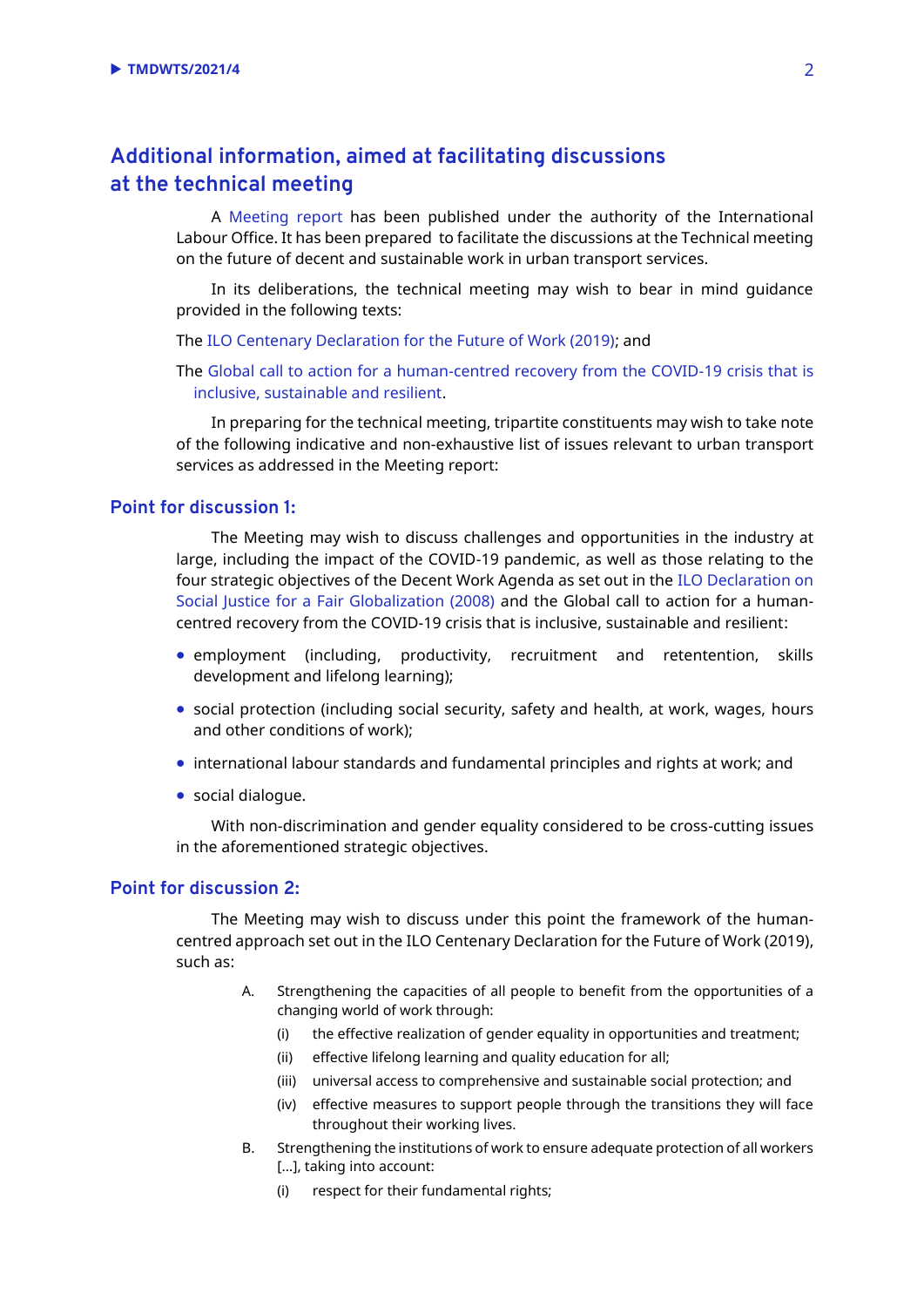- (ii) an adequate minimum wage, statutory or negotiated;
- (iii) maximum limits on working and driving time; and
- (iv) safety and health at work.
- C. Promoting sustained, inclusive and sustainable economic growth, full and productive employment and decent work for all through:
	- (i) macroeconomic policies that have those aims as their central objective;
	- (ii) trade, industrial and sectoral policies that promote decent work, and enhance productivity;
	- (iii) investment in infrastructure and in strategic sectors to address the drivers of transformative change in the world of work;
	- (iv) policies and incentives that promote sustainable and inclusive economic growth, the creation and development of sustainable enterprises, innovation, and the transition from the informal to the formal economy, and that promote the alignment of business practices with the objectives of the Centenary Declaration; and
	- (v) policies and measures that ensure appropriate privacy and personal data protection, and respond to challenges and opportunities in the world of work relating to the digital transformation of work, including platform work.

#### **Point for discussion 3:**

When discussing recommendations for future action by the ILO, governments and social partners, the Meeting may wish to consider:

- the role of governments and social partners in implementing the [2030 Agenda for](https://sdgs.un.org/2030agenda)  [Sustainable Development,](https://sdgs.un.org/2030agenda) including the investment in and expansion of urban transport services;
- the [ILO Declaration on Fundamental Principles and Rights at Work \(1998\),](https://www.ilo.org/declaration/thedeclaration/textdeclaration/lang--en/index.htm) the ILO Declaration on Social Justice for a Fair Globalization (2008), and the ILO Centenary Declaration for the Future of Work (2019), the Global call to action for a human-centred recovery from the COVID-19 crisis that is inclusive, sustainable and resilient (ILC, 2021) and generally the promotion of international labour standards and tools relevant to the urban transport services sector;
- how responsible business conduct relates to urban transport and the [United Nations](https://www.ohchr.org/documents/publications/guidingprinciplesbusinesshr_en.pdf)  [Guiding Principles on Business and Human Rights](https://www.ohchr.org/documents/publications/guidingprinciplesbusinesshr_en.pdf) and the [ILO Tripartite Declaration](https://www.ilo.org/wcmsp5/groups/public/---ed_emp/---emp_ent/---multi/documents/publication/wcms_094386.pdf)  [of Principles concerning Multinational Enterprises and Social Policy](https://www.ilo.org/wcmsp5/groups/public/---ed_emp/---emp_ent/---multi/documents/publication/wcms_094386.pdf) that provide guidance for the implementation of responsible business conduct;
- the [ILO Guidelines for a just transition towards environmentally sustainable](https://www.ilo.org/wcmsp5/groups/public/---ed_emp/---emp_ent/documents/publication/wcms_432859.pdf)  [economies and societies for all \(2015\),](https://www.ilo.org/wcmsp5/groups/public/---ed_emp/---emp_ent/documents/publication/wcms_432859.pdf) the [Transition from the Informal to the Formal](https://www.ilo.org/dyn/normlex/en/f?p=NORMLEXPUB:12100:0::NO::P12100_ILO_CODE:R204)  [Economy Recommendation, 2015 \(No. 204\);](https://www.ilo.org/dyn/normlex/en/f?p=NORMLEXPUB:12100:0::NO::P12100_ILO_CODE:R204) ILO instruments and guidelines relevant to shape the future of decent and sustainable work in urban transport services; the [conclusions concerning the promotion of sustainable enterprises \(2007\);](https://www.ilo.org/wcmsp5/groups/public/---ed_emp/---emp_ent/documents/publication/wcms_093970.pdf) the [Social](https://www.ilo.org/dyn/normlex/en/f?p=NORMLEXPUB:12100:0::NO::P12100_INSTRUMENT_ID:3065524)  [Protection Floors Recommendation, 2012 \(No. 202\);](https://www.ilo.org/dyn/normlex/en/f?p=NORMLEXPUB:12100:0::NO::P12100_INSTRUMENT_ID:3065524)
- the options for governments and social partners to promote occupational safety and health and improve attraction and retention, as well as to forecast future skills needs and to adopt and implement coherent frameworks for skills development, technical vocational education and training (TVET), and for professionalization, upskilling, reskilling and lifelong learning, with the full involvement of the ILO's constituents;